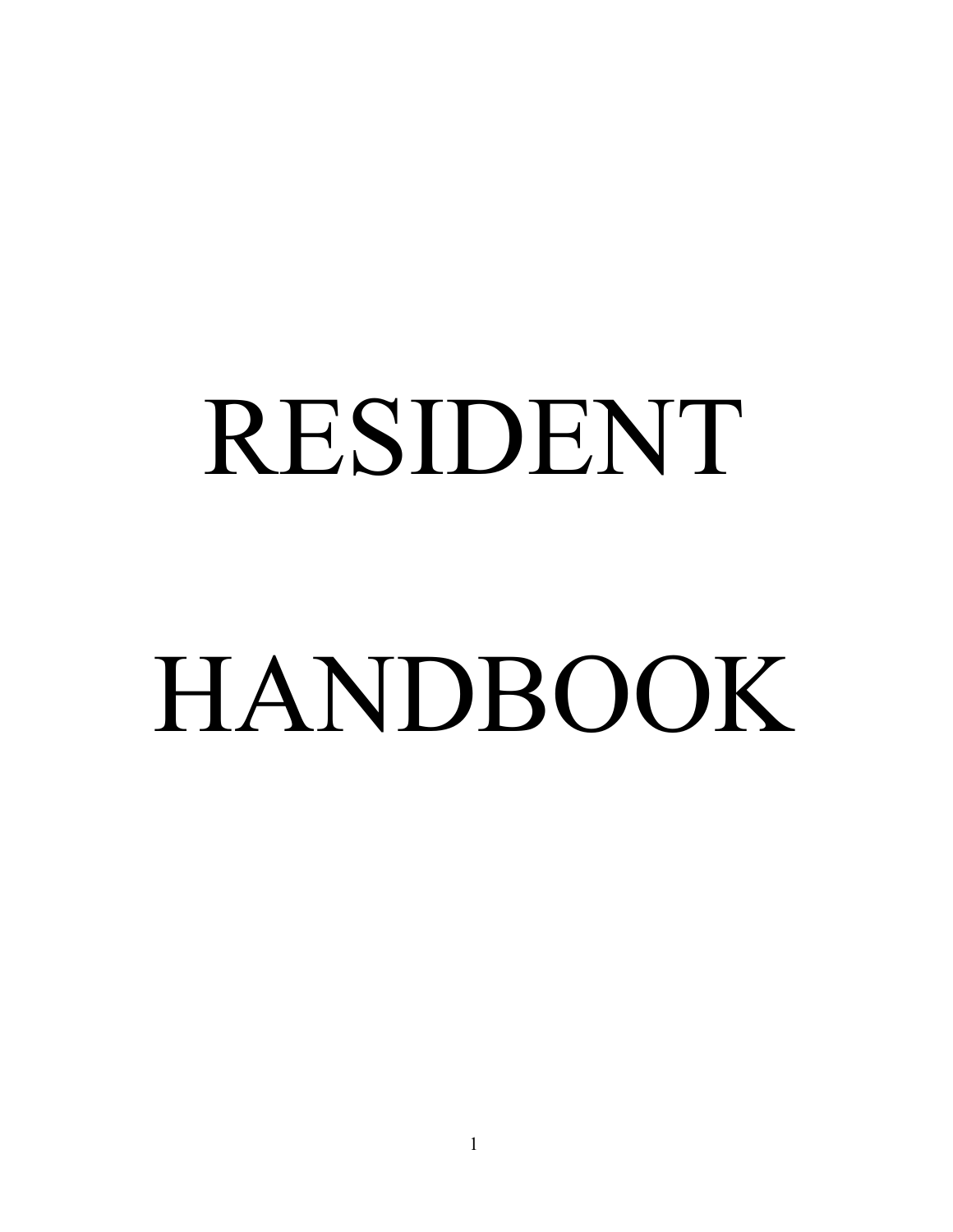# **TABLE OF CONTENTS BETTER HOUSING RESIDENT HANDBOOK**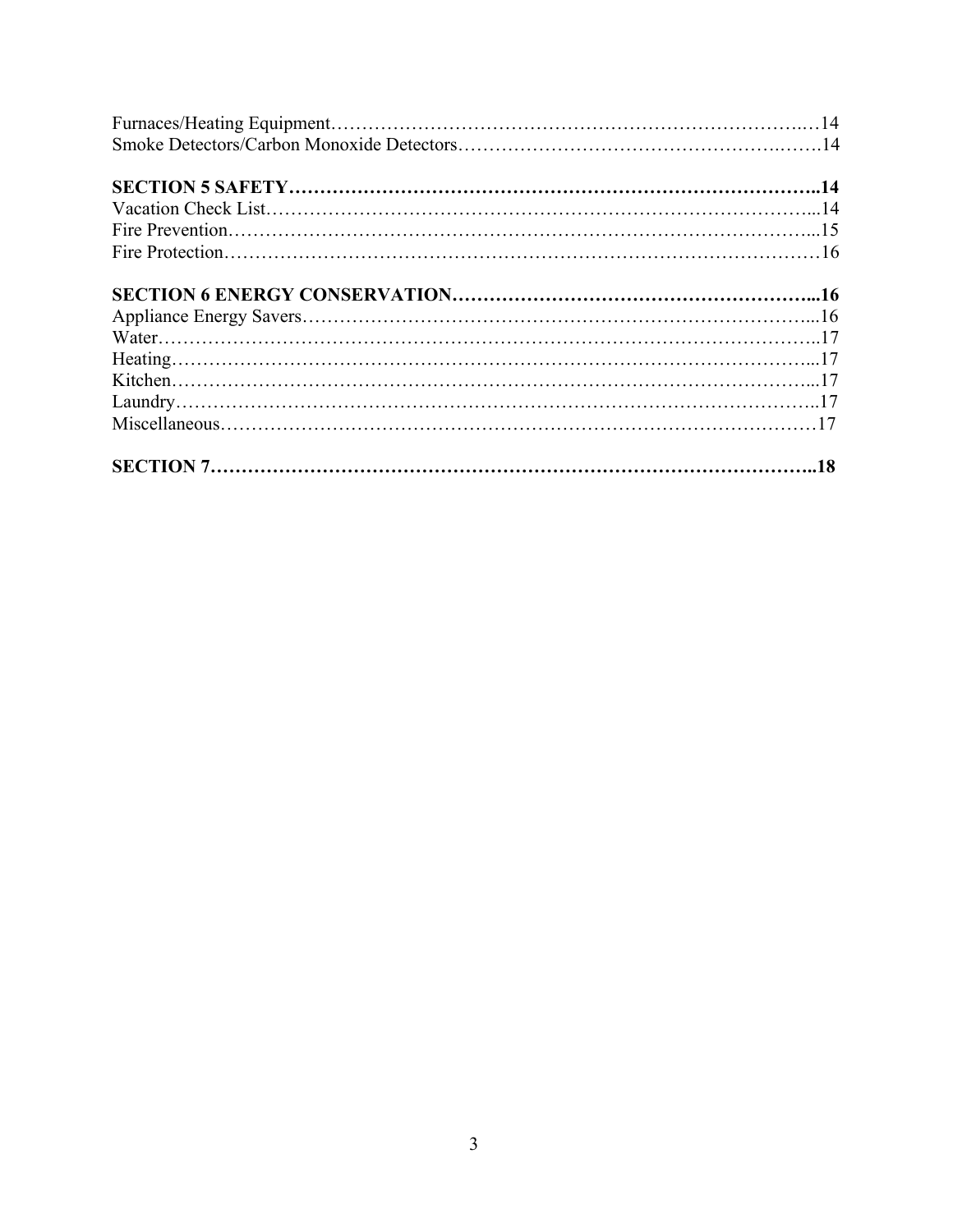## **BETTER HOUSING RESIDENT HANDBOOK**

Welcome to your new home!

We want to make your stay with us comfortable and enjoyable. We hope you will like your new surroundings and soon get acquainted with your neighbors.

You, as the resident, and we, as the community managers, have a responsibility to each other. Hopefully, by clarifying these responsibilities at the very beginning, we can better achieve our objective, to provide and maintain quality housing so that this community will always be a clean, safe, and respected addition to the neighborhood.

It is for these reasons that this handbook has been prepared. The Resident Handbook is designed to aid you on many questions that you may have. It offers instructions which you will find helpful in your daily living. It also includes the Rules and Regulations which all of the resident here will have to live by. You must remember that we all have neighbors and should treat our neighbors as we would want to be treated.

Please take the time to read through its pages and do not hesitate to call the office if you have any questions.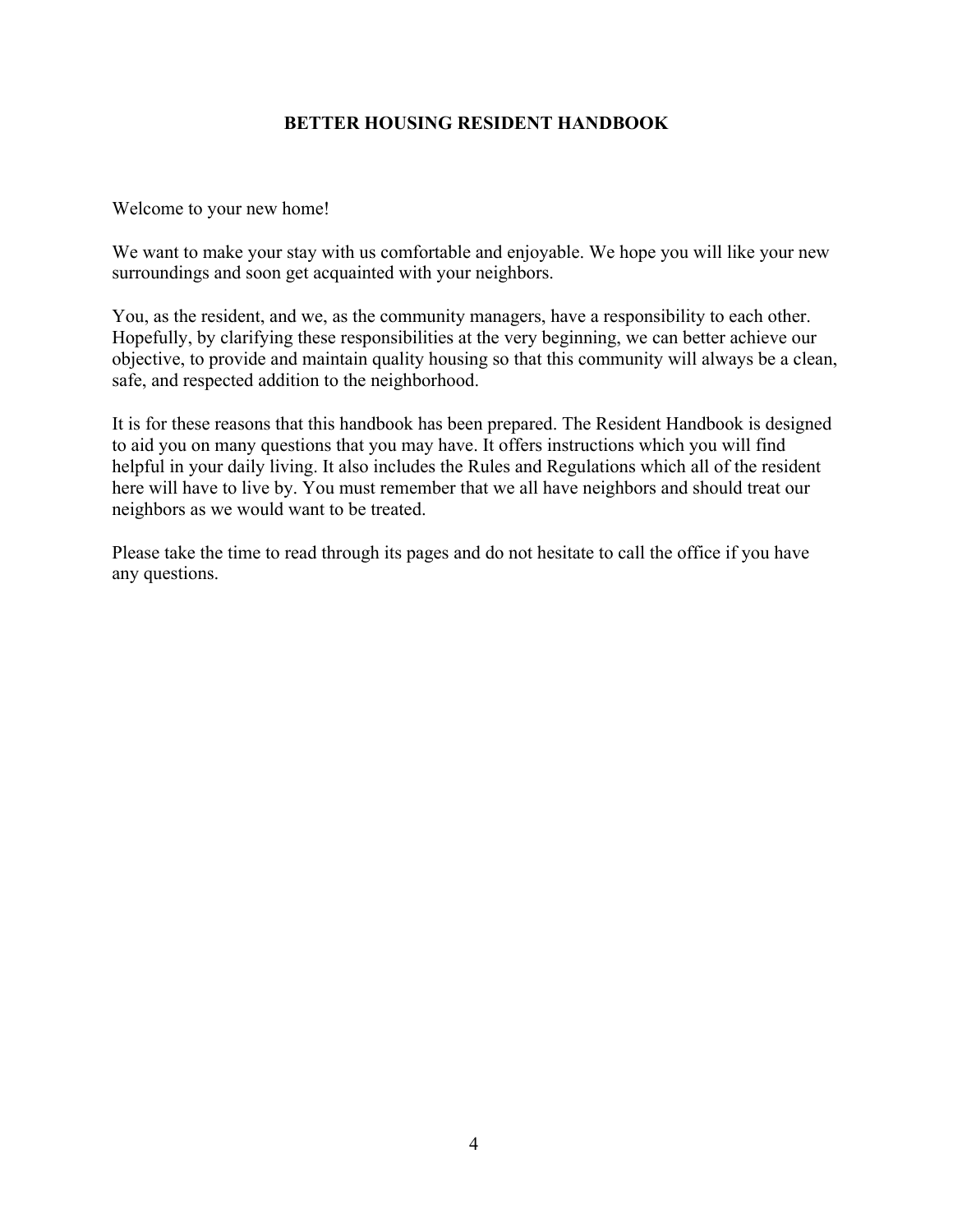#### **SECTION 1 INTRODUCTION**

#### **Your Management Team**

The Housing Authority of the City of Erie (HACE) is the management agent for this property.

Our office is located at

606 Holland Street Erie, PA 16501 814-452-2425

Your Manager is:

Elizabeth Twohig 226 East 17th St. F Erie, PA 16503 814-455-8379

Maintenance Calls:

814-898-0937

#### **Office Hours**

Hours of operation are posted on the office door. These hours have been established to provide service during normal work periods. Please feel free to visit or call the office regarding service requests, rent payment or to obtain assistance.

#### **SECTION 2 OCCUPANCY**

#### **Payment of Rent**

Rent is due and payable on or before the first of each month. There will be a late charge of twenty-five dollars (\$25) if rent is not paid by the tenth  $(10<sup>th</sup>)$  of the month.

Rent statements are mailed out by the first of the month. Statements must be taken to an authorized bank to make payment or you may sign up in the management office to have rent automatically deducted from a bank account.

#### **NO CASH WILL BE ACCEPTED IN THE OFFICE AT ANY TIME FOR ANY PAYMENTS.**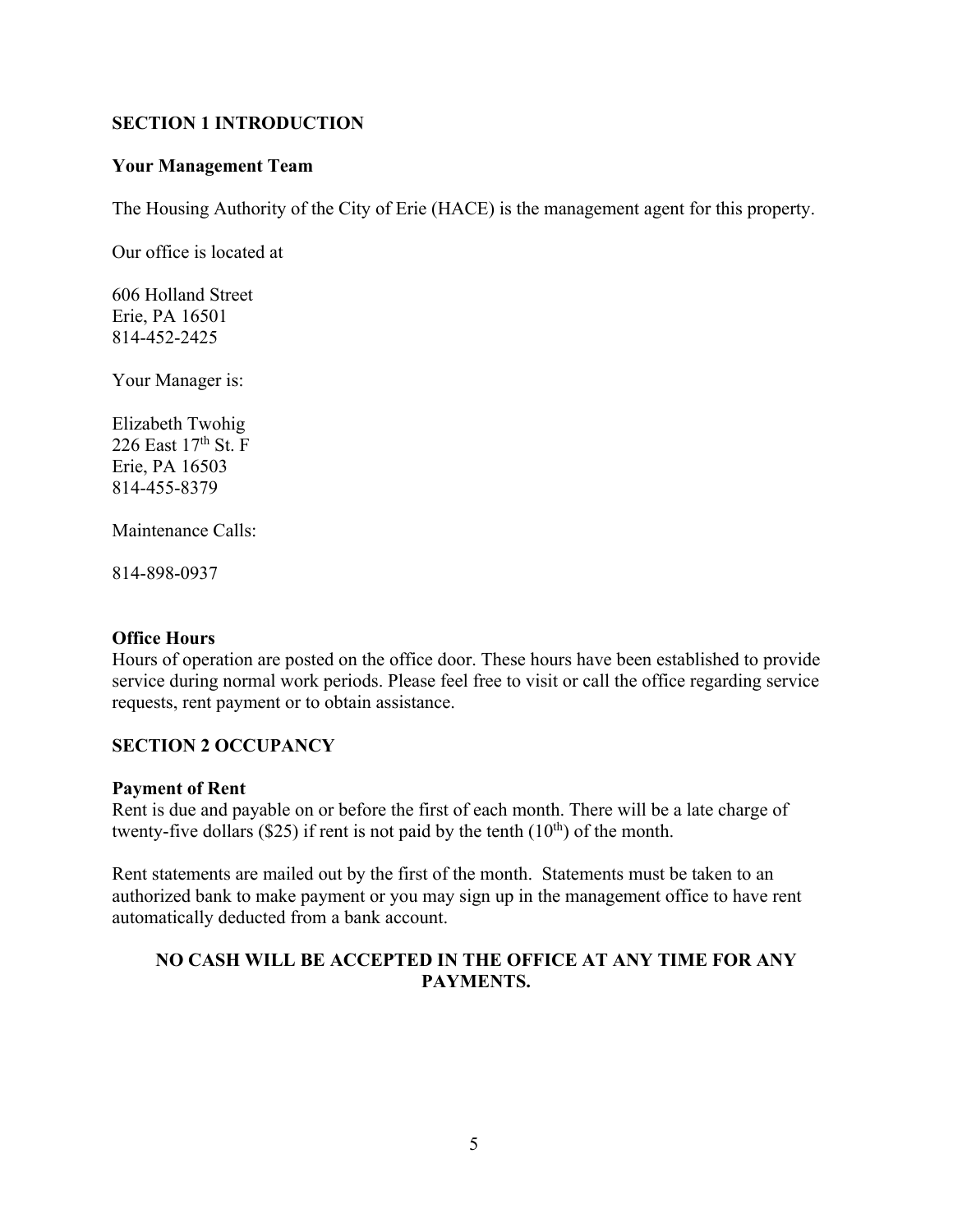#### **Mail Information**

Mail is delivered by the post office to the mailboxes on the first floor. Your mailbox will be listed under your apartment number.

Mailing Address:

Name (John Smith) Apartment # Street Address City & State Zip

At no time shall a resident allow a non-resident to receive mail at their home address. If this situation occurs it will be considered as the non-resident establishing tenancy which is a violation of the lease agreement.

#### **Deliveries**

Deliveries will be the responsibility of the resident. Our building has no provisions for accepting deliveries. Management assumes no responsibility for loss or damage of any item or merchandise delivered resulting from an act of its agents or employees.

#### **Apartment Keys**

Management will retain a key for each lock in the development and residents shall not alter any lock or install a new lock on any door of the development. This includes chain and slide locks.

If you lose any or all of your keys, there will be a charge to replace them. If you require complete lock changes, you will be responsible for the full amount of the bill if a locksmith is called in to perform the work.

In certain instances, we will issue an extra key to your apartment for use by a home health aide or family member. There will be a \$2.00 charge for each additional key issued. The charge will be returned to you in full if and when we receive the key back. We must have on file who will have a key and a number to contact them in case of emergency.

## **DO NOT GIVE OUT YOUR KEYS TO ANYONE, FOR SECURITY REASONS.**

#### **Occupancy**

Only those persons named on your Lease and HUD Form 50059 are permitted to occupy your apartment.

Guests: Maximum stay for guests is two (2) weeks per calendar year and does not need to be consecutive days. It is a total of 2 weeks per year.

Any person(s) staying more than two (2) weeks (unless otherwise notified) will be considered resident and that person(s) must be added to the lease (provided such an addition does not increase the family composition to over-housing) and be subject to the terms of the Lease.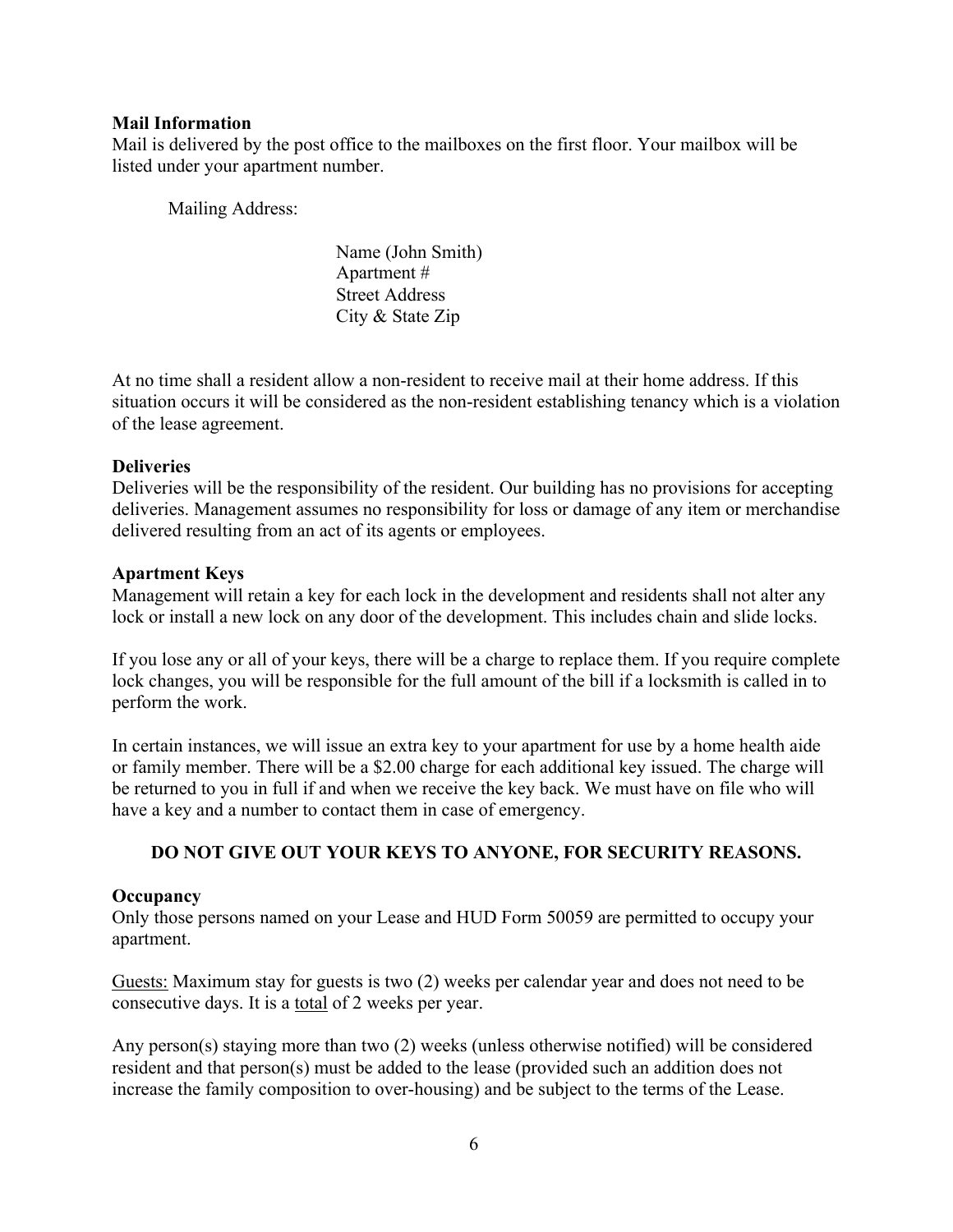Persons listed on the Housing Authority of the City of Erie's Trespass and Banning List and the Better Housing No Trespass List ARE NOT ALLOWED ON THE PROPERTY OD IN YOUR APARTMENT. The list is available in the office. There will be a zero tolerance for allowing individuals on this list to be on the property. Failure to comply with this will result in eviction.

Live-in Aides must meet the Occupancy Guidelines as set forth by HUD and HACE. Please contact the Manager for more information.

Residents that are utilizing supportive services, including aides, are responsible for the actions of those service providers while they are in your home. Supportive service personnel must comply with house rules and regulations while on the property. Violations of the rules by service providers may lead to eviction of the household.

#### **Sex Offender Screening**

Every year at your annual certification the staff will be checking for sex offender registration for all adult household members. If it is found that a household member is on the list, the property will pursue eviction or termination of tenancy as cited in the lease to the extent allowed by local or state law.

## **Utilities**

If you are required to have gas and/or electric in your name, continuous service is mandatory and any termination of these services for non-payment or other reason could result in termination of your lease.

## **Cable Television/Satellite Dishes**

Information regarding cable television can be obtained by contacting the Rental Office. It should be noted that installation of cable television is fully optional, and all costs incurred for installation and monthly service charges will be paid by the resident. You are not permitted to have satellite dishes attached to the building anywhere or in any fashion.

## **Welfare Checks**

Management on occasion will come up to your apartment to check on you if we receive reports that you have not been seen or something is not right. If necessary we will use our key and enter your unit to ascertain that you are not hurt or in need of medical attention. This is strictly used only when needed for your safety.

#### **Disturbing Noises**

Residents shall not permit any noise or vibration to be transmitted beyond their apartment. Residents shall not conduct vocal or musical instrument instruction, play or allow to be played any such musical instrument, radio, television or stereo equipment in such a manner as to cause a disturbance for other residents of the development and shall not do any of the foregoing between the hours of 10:00 pm and 8:00 am the following day.

#### **Renters Insurance**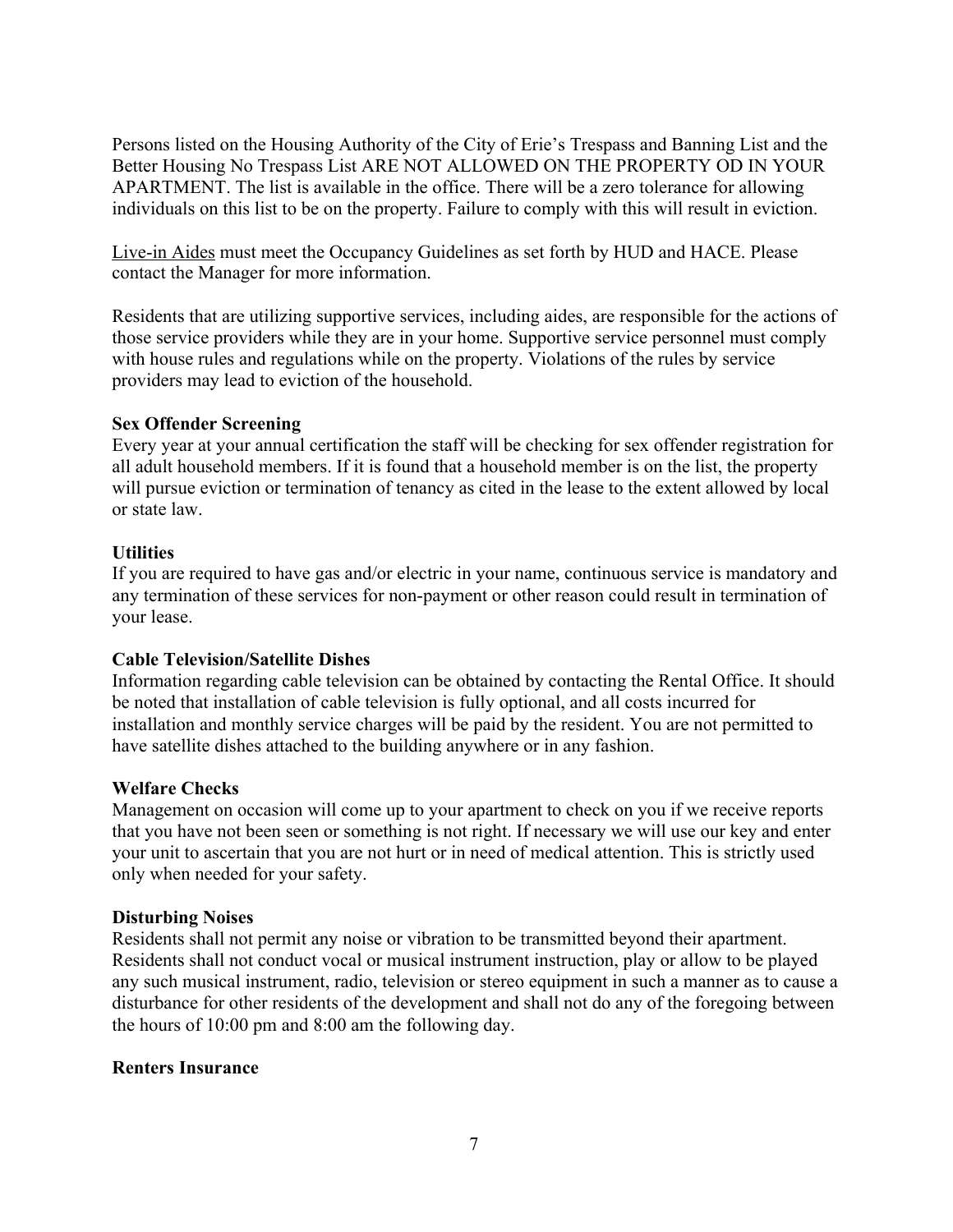Renters insurance is available at a relatively low cost. This insurance will cover your personal possessions from smoke, fire, theft or other damage. The building's property insurance policy does not and will not cover your possessions. To be protected, you must obtain this insurance yourself. If you do not understand renter's insurance, please contact your insurance agency for a further explanation.

#### **Apartment Inspections**

You will receive a minimum of 24 hours notice before any apartment inspection, except in the case of an emergency situation, including but not limited to smoke, fire, natural gas leak, running water, etc.

*Move-In:* An inspection will be done with you at the time of your move-in.

*Periodic Inspections:* Will be made of your apartment by the Resident Manager. These inspections are necessary in order to ensure that the dwelling units are being maintained in good order. U.S. Department of Housing and Urban Development (HUD) will inspect apartments periodically as well.

*Move-Out:* Upon returning all keys to the office, the Resident Manager may accompany you on a move-out inspection of your unit.

#### **Decorations and Hangings**

Do not use adhesive materials for hanging or affixing anything to the walls of the premises. If holes are drilled or cut into the walls, residents shall make proper repairs of the walls by spackling and sanding prior to vacating the premises.

#### **Damages**

You are responsible for the care of your apartment. You will be charged for damages to your home done by you, other residents, visitors or family. Some examples of damages chargeable to residents include but are not limited to:

- Grease or foreign objects in the drains or toilets
- Holes or marks on walls, doors, cabinets
- Burn marks, stains or holes on floors or carpeting
- Broken windows or screens
- Hauling of trash or garbage
- Broken light fixtures, receptacles, appliances or other fixtures
- Lost keys or damages to locks or doors
- Any damages to smoke detectors/carbon monoxide detectors
- Any damage to heating or air conditioning equipment or water heater

## **Housekeeping**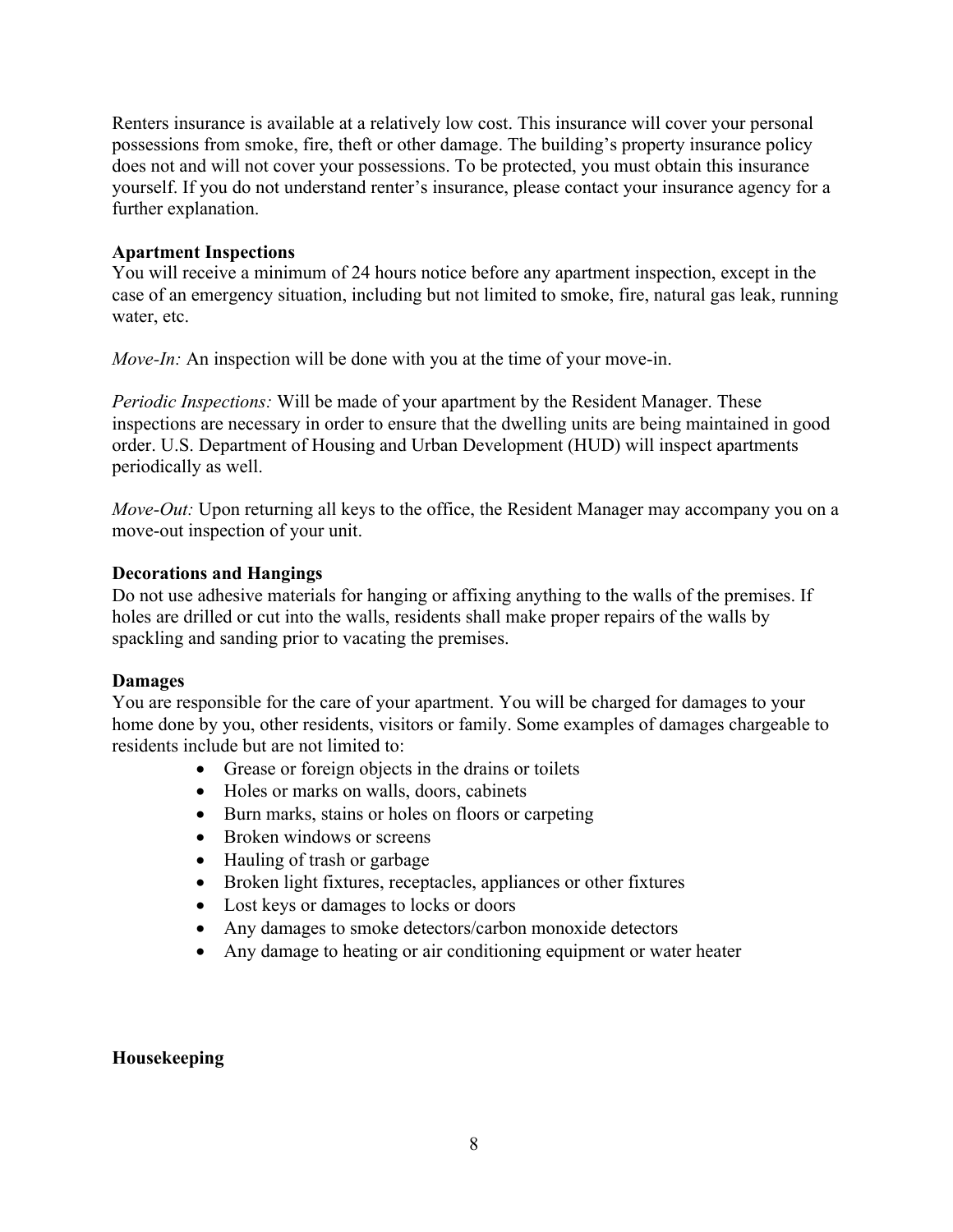You are responsible for the care of your home, including complying with our housekeeping standards. Periodic inspections of the apartments will be performed to assure acceptable housekeeping. Our housekeeping standards include:

A. Inside the Unit

General:

- 1. Walls should be clean, free of dirt, grease, holes, cobwebs, marks and fingerprints
- 2. Ceilings should be clean and free of cobwebs.
- 3. Windows should be clean. Shades and blinds should be intact.
- 4. Floors should be clean, clear, dry and free of hazards.
- 5. Woodwork should be clean and free of dust.
- 6. Doors should be clean, free of grease and fingerprints. Doorstops should be present and door knobs and locks should be working,
- 7. HVAC units and hot water tanks should not be surrounded by clutter.
- 8. Trash will be disposed of properly and not left in the unit.
- 9. Entire unit should be free of rodent or insect infestations.
- 10. Tables and flat surfaces should be dust free and uncluttered.
- 11. Do not allow clothing or other items to pile up around the apartment.
- 12. Do not allow clutter to prohibit you from moving freely throughout the apartment.

#### Kitchen:

- 1. Stove and oven should be clean and free of food and grease.
- 2. Refrigerator should be clean. Freezer should not have more than  $\frac{1}{2}$  inch of ice buildup.
- 3. Cabinets should be clean and neat. Cabinet surfaces and countertops should be free of grease and spilled food.
- 4. Sink should be free of grease and garbage. There should be no build of dirty dishes.
- 5. Food storage areas should be neat and clean without spilled food.
- 6. Trash/Garbage should be in a trash container until it is taken out.

#### Bathroom:

- 1. Toilet and tank should be clean and free.
- 2. Tub and shower should be clean and free of excessive mildew or mold. Where applicable shower curtains should be in place and adequately long enough.
- 3. Sink should be clean.
- 4. Floor should be clean and dry.

#### Storage:

- 1. Closets should be neat and clean. No flammable materials should be stored in the unit.
- B. Outside the Unit
	- 1. Yards should be free of debris and trash.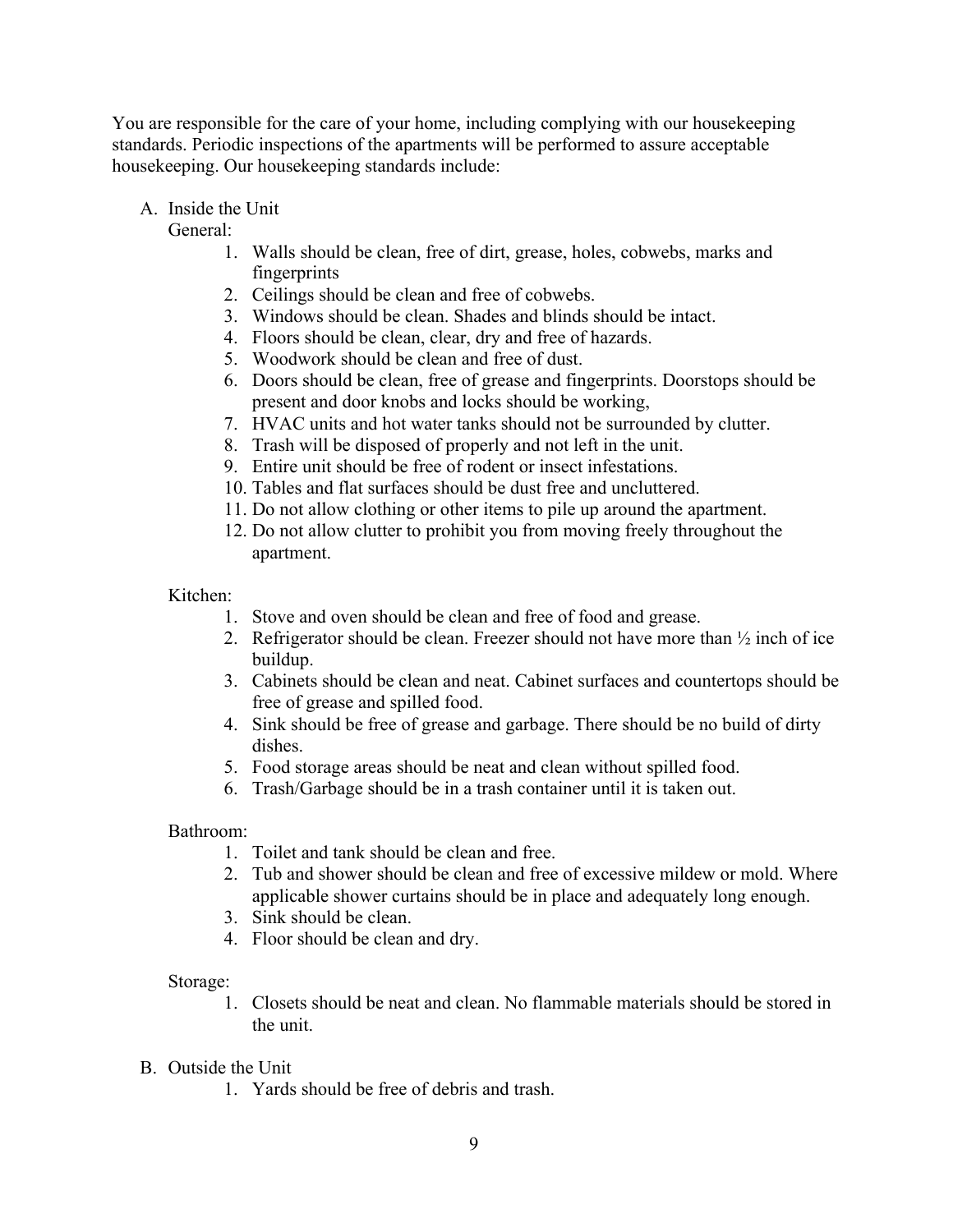- 2. Porches should be clean and free of hazards. Only outdoor items should be stored on the porches outside.
- 3. Hallways, stairwells and steps should be free of hazards.

If housekeeping issues are found, an infraction notice or notices will be given and could result in eviction if not dealt with.

Halls, stairways, sidewalks and all other parts of the building which are a part of the common area shall not be obstructed. These areas are not to be used for any purpose which may create a health and safety hazard. Residents will not leave any person belongings on or in any common areas. For example: No garbage cans, milk bottles, mats, umbrellas, boots or other articles shall be placed on stairways, hallways, landings or any other common area of the building.

# **Security Deposit**

Your security deposit is not rent, but a deposit to ensure the fulfillment of the Lease conditions and as a contingency against damages to the apartment. The security deposit shall not be applied to your last month's rent.

If you fulfill your Lease Agreement according to its terms, only charges for damages (excluding normal wear and tear) and any balance owed for rent or services will be deducted from your security deposit. The following are requirements for return of your security deposit:

- You must fulfill the terms and conditions of your Lease and not owe the property any money.
- You must give us thirty (30) days written notice that you are leaving.
- After you have removed all of your personal belongings, you and the manager may inspect the apartment for any damage charges.
- You must give the Office a valid forwarding address.
- You are not considered officially vacated until all keys are returned to the Office. Rent will continue to be charged until such a time as you have vacated completed.

The security deposit, or any portion thereof, will be returned to you in accordance with PA state law.

# **Violence Against Women Act**

The purpose of the Violence Against Women and Department of Justice Reauthorization Act of 2013 Policy is to implement the applicable provisions of the Act (Pub. L. 109-162) and more generally to set forth HACE policies and procedures regarding domestic violence, dating violence, and stalking, as hereinafter defined. Please see attached handouts regarding VAWA policies and procedures.

# **SECTION 3 GENERAL POLICIES**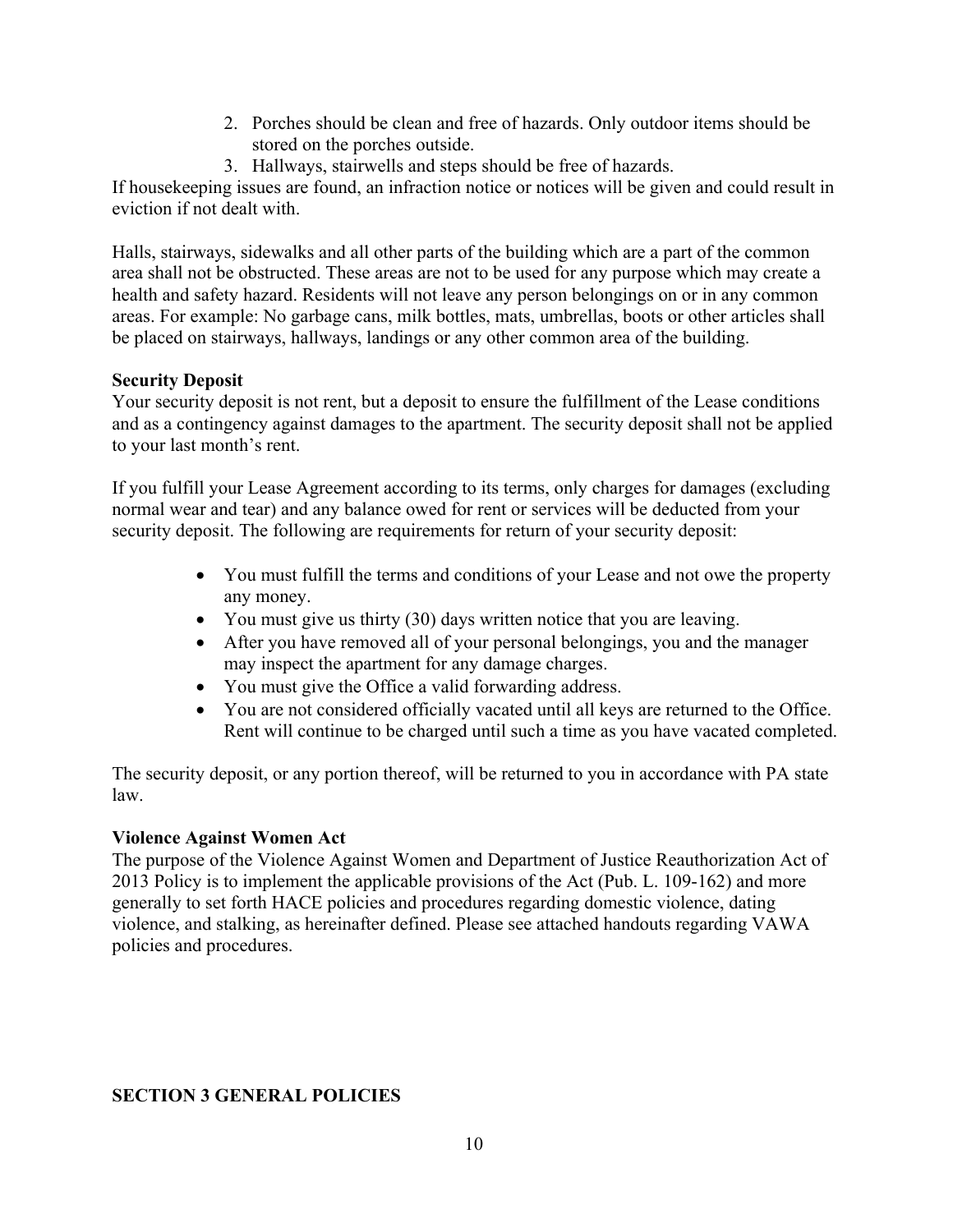#### **Community Appearance**

Since this apartment community is your home, we ask that you treat it in that way. We are proud of our community and need your pride in the apartment community as well. In this way, it will be an attractive and safe place in which to live and entertain your guests. We ask that you abide by the following policies and maintain an attractive community, a safe environment and for the protection of the property. Littering is a major cause of property deterioration. We ask that you clean up after yourselves and properly dispose of trash.

#### **Infraction Notices**

Infraction notices will be issued to any and all residents who are not in compliance with the lease and/or policies and rules and regulations of this handbook. Generally speaking 3 smaller infractions of any kind will lead to a 30-day notice of eviction. If is it a larger infraction, eviction may ensue sooner.

#### **Parking Lot**

No repair work or washing of vehicles is permitted in the parking areas. Excessive oil loss or spillage is damaging to the parking lot surface and the vehicle must be removed as soon as detected. Please notify the office if you notice oil spots in large quantities in parking lots.

If you will have company for more than several days, please advise the office so that the vehicle will not be towed at the owner's expense.

Any vehicle that does not have current plate and inspection will be towed at the owner's expense.

No campers, boats, or trucks exceeding  $\frac{3}{4}$  ton in the parking lot at any time.

Please tell your guests to park in the designated guest parking if available at your property.

No parking along any yellow curb area. No parking on the lawn.

It is your responsibility to lock your vehicle. Management will not be responsible for any vehicle or its contents.

#### **Children**

The following rules shall govern behavior of children to provide for their safety and proper demeanor:

- 1. Children are not permitted to play in hallways, elevator areas or common areas.
- 2. Children under 18 have a 9 pm curfew.
- 3. No children are permitted on the grounds without adult supervision.

NOTE: Parents will be held financially liable for any damage or vandalism caused by their children.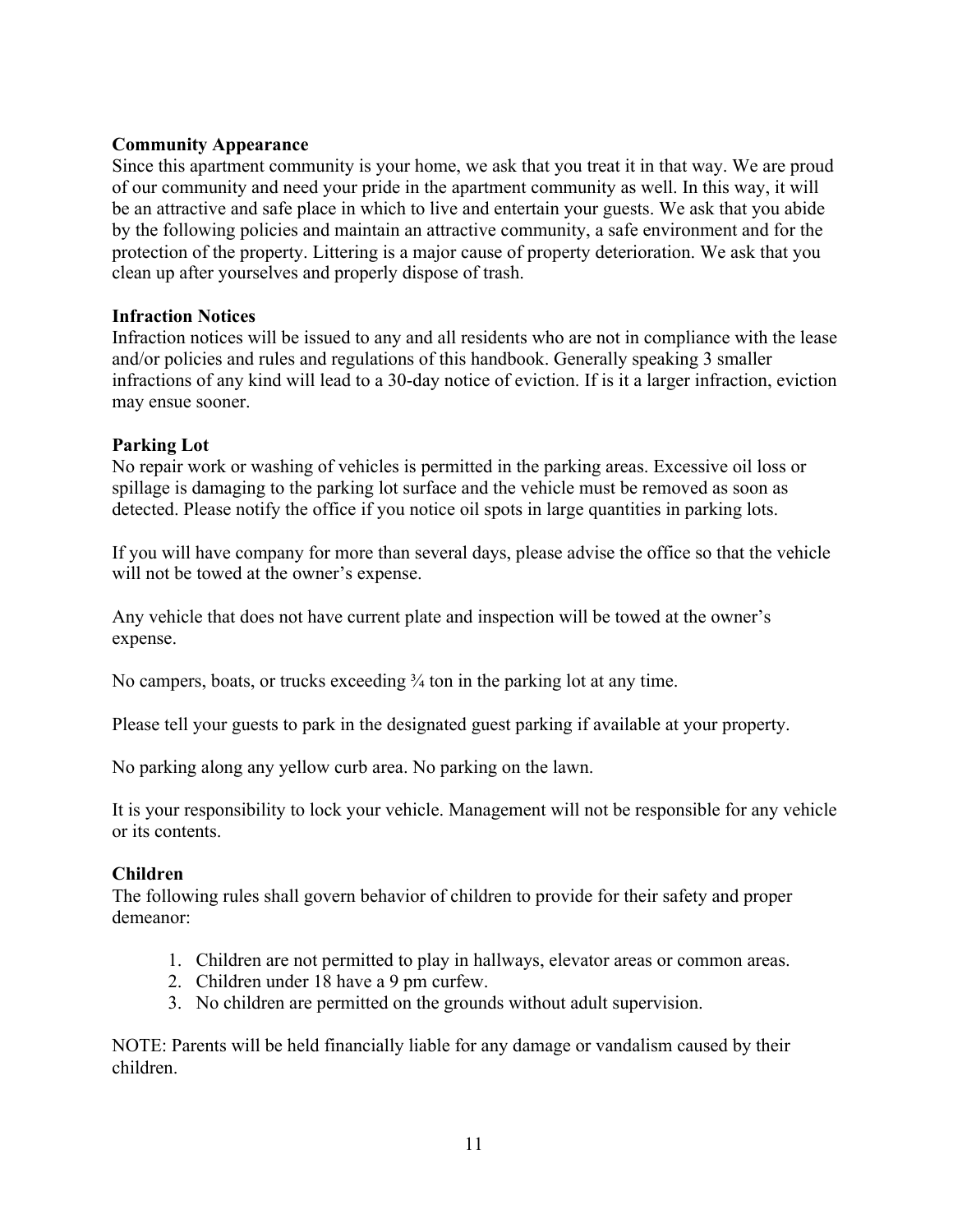#### **Pet Policy**

Better Housing does not allow pets.

#### **Alcohol Use**

Alcohol use is prohibited in the common areas of the property. Eviction can occur is a resident abuse or a pattern of abuse of alcohol threatens the health, safety or right to peaceful enjoyment of the premises by other residents.

#### **Smoking**

Smoking is prohibited in the common areas of the property. This includes, but is not limited to hallways, elevators, stairwells, kitchens and community rooms.

#### **Illegal Drugs/Paraphernalia**

Absolutely no illegal drug use, sale, possession or drug paraphernalia on the property by any resident, their family members or guests. The first offense will be considered a violation of the lease agreement and is subject to termination of the lease.

#### **Firearms**

The use of any type of weapon or firearm on any property of the building is strictly prohibited. No illegal firearms are allowed on the property at any time.

#### **Water Beds**

No water bed shall be placed on any floor of the development.

#### **Miscellaneous**

No equipment may be removed from any part of the building. All equipment must be permanently retained in its original location.

## **SECTION 4 SERVICE AND MAINTENANCE**

#### **Maintenance on Apartments**

Residents shall promptly notify the Central Maintenance Office at (814) 898-0937 for all routine maintenance needs for premises.

Please so not stop any of the maintenance staff on the grounds and ask for repairs. We sincerely hope that our service request procedure will provide fast, courteous, and efficient service. If you have any questions regarding our service policy, please contact the Office.

Management reserves the right to enter apartments without advance notification when there is reasonable cause to believe that an emergency exists or that abandonment has occurred. In the event that the Resident and all adult members of the household are absent from the premises at the time of entry, the Management shall leave a written statement specifying the date, time and purpose of entry.

## **Emergency Maintenance**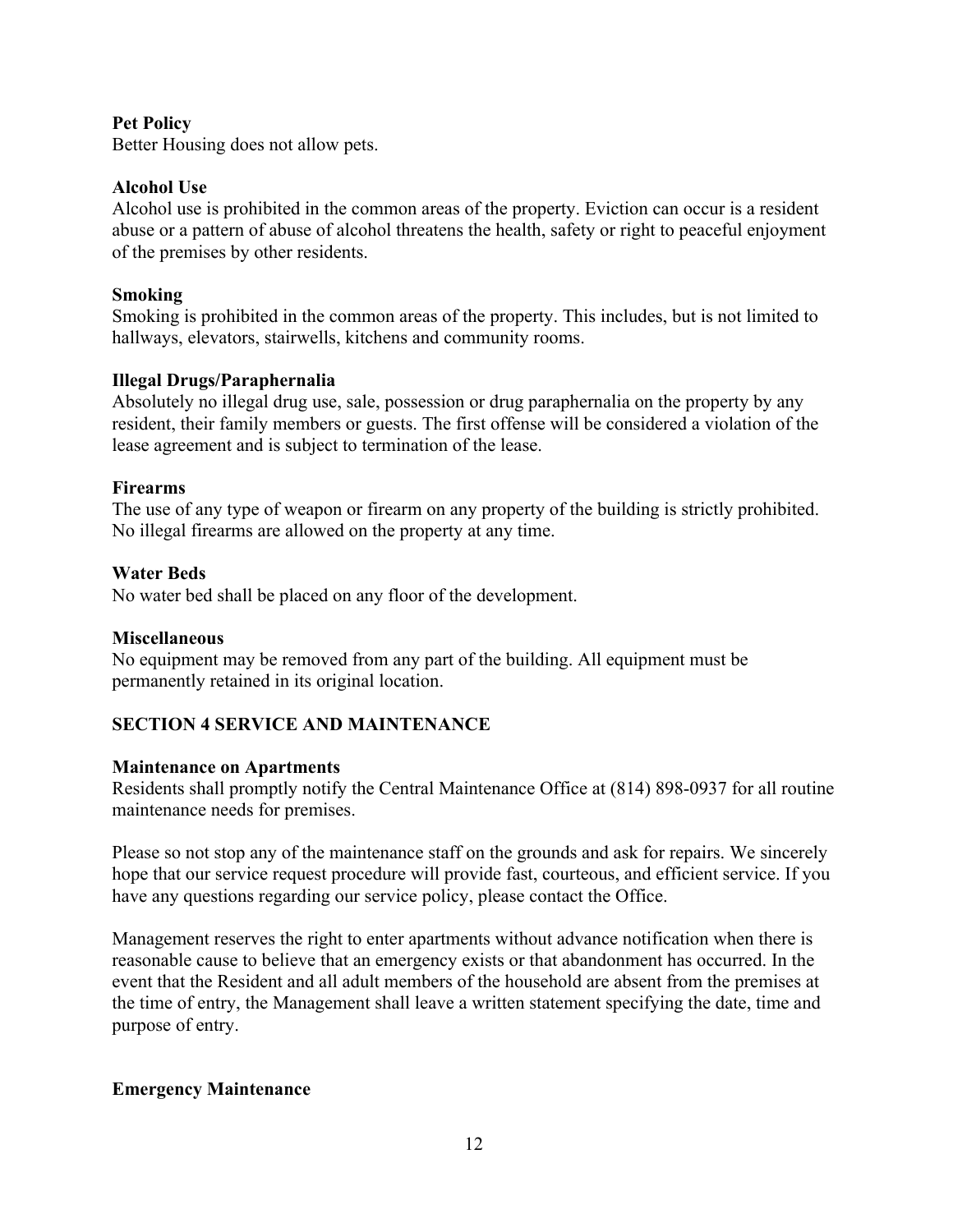Please call 898-0937 for emergency maintenance requests after normal business hours, on weekends or holidays. Your call will be answered by an after hours call service and relayed to the maintenance person on call for your development.

The following items are considered to be emergency maintenance items:

- Fire
- Furnace/Boiler issue, no heat
- Smoke Alarm/Carbon Monoxide Alarm issues
- Plugged sink
- Refrigerator not working
- Major water leak (not just a dripping faucet) or if you have water coming in through the ceiling or wall of your apartment
- Plugged toilet (only if there is only one toilet in the apartment)
- Hot water tank leaking or no hot water
- Roof leak
- No electric to your apartment
- Gas leak
- Stove not working
- Frozen pipes
- Locked out of apartment (fees apply)

Only emergencies that endanger the health and/or safety of resident will be responded to between midnight and 6 am.

For all other maintenance issues, please the office during normal business hours.

## **Lockouts**

When you call for a lock out, you must be by your apartment door when maintenance comes to unlock it. Otherwise, they will leave without unlocking your door. Only persons whose names appear on the Lease for the premises or other written permission provided to Management by the resident will be permitted entrance to an apartment in case of a "lock out". The person must provide reasonable identification when requesting Management to grant them access to the premises for any reason.

## **Pest Control**

Professional pest control is provided on a regularly scheduled basis. If you should have a problem with insects, please call the Office. Failure to comply with such instructions could constitute a health hazard to other residents.

## **Snow Removal**

After an appreciable amount of snowfall (2 inches or more) the parking lot will be plowed. During a heavy snowfall, you may be asked to move your vehicle in order to plow thoroughly.

#### **Screens/Windows**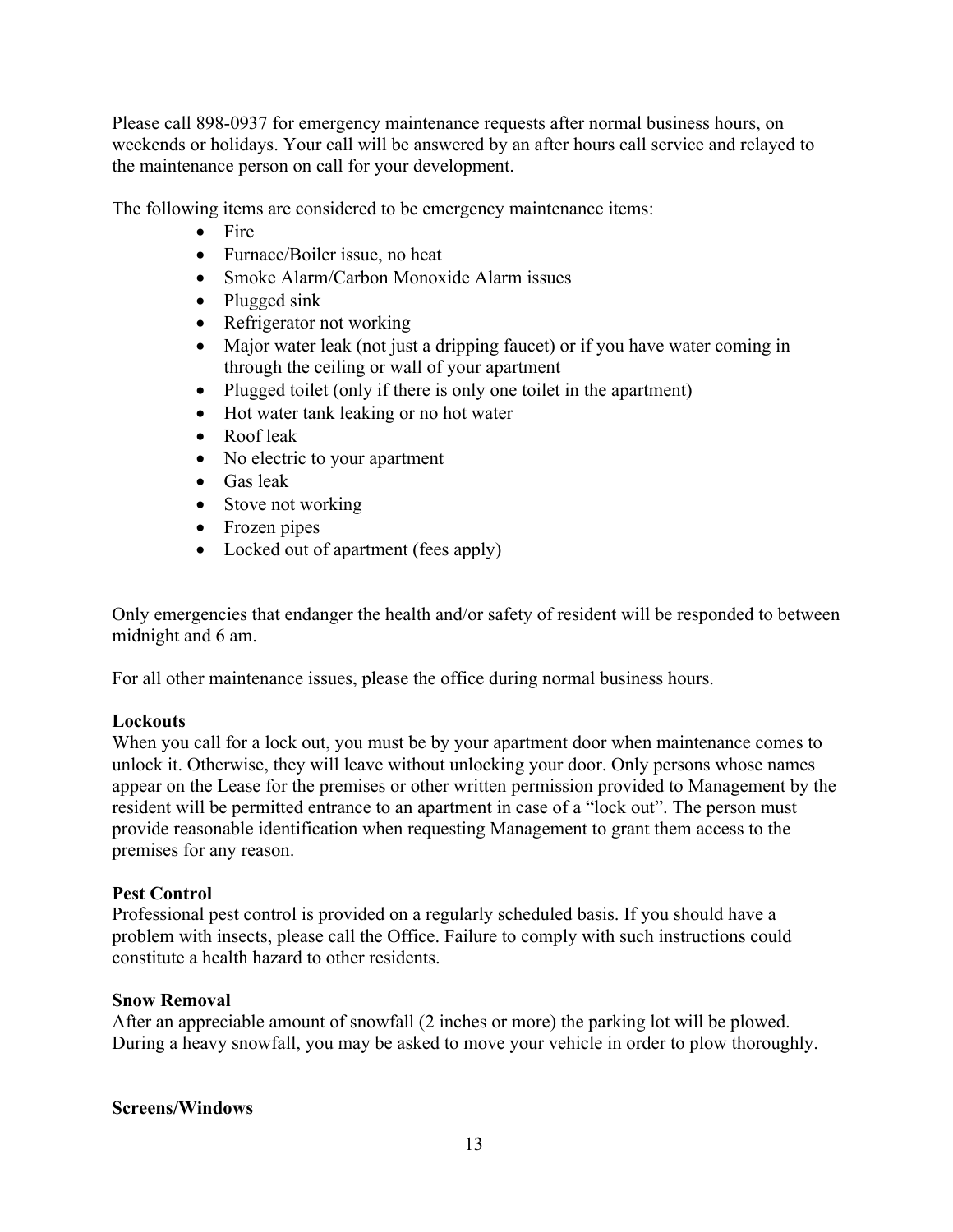Your screens should not be removed for any reason. Do not place heavy fans or objects in the windows. Do not hang items out of your windows.

#### **Light Bulbs**

All light fixtures in your apartment have been supplied with bulbs. Management does not provide replacements, unless it is considered a specialty bulb.

Do not use bulbs larger than 60 watts in any of the permanent fixtures, other than the bathroom fixtures. The bathroom fixture can only take 40-watt bulbs.

#### **Furnaces/Heating Equipment**

Every apartment has its own thermostat. Try to find a desirable setting and leave it there.

The filters will be changed and maintenance provided for the unit by the building staff at frequent intervals. If the unit does not function properly, contact the rental office for a maintenance request.

#### **Smoke Detectors/Carbon Monoxide Detectors**

All apartments have been provided with at least one smoke detector and/or carbon monoxide detector. Do not remove them from the wall or remove the batteries. Site maintenance staff will periodically check them and change the batteries in them for you. Please be advised – it is against fire regulations to disconnect smoke detectors.

#### **SECTION 5 SAFETY**

Adequate protection of and your property is of great concern to Management. Be sure to make use of any locks provided to ensure that "uninvited persons" cannot gain access. Close and lock door at all times. Be suspicious of unexpected deliveries of flowers and telegrams. These are some of the tricks used by professionals to gain entry into a building or apartment.

Although we install industry-approved lock systems, any device can be overridden by a professionals. Each resident should be concerned with the safety of himself and his neighbor. Report "suspicious" persons to the office or call the police. Ask for identification of anyone not known to you who claims to be an employee.

Office personnel are not permitted to give out resident's apartment numbers or telephone numbers to visitors. Please be sure to give your guests this information.

Specific written instructions must always be given to the Manager when you wish to have anyone admitted to your apartment for any purpose.

#### **Vacation Check List**

Before you go on vacation or other extended trips:

- 1. Notify your apartment Manager:
	- a. When you're leaving and when you expect to return
	- b. Who, if anyone, has a key to your apartment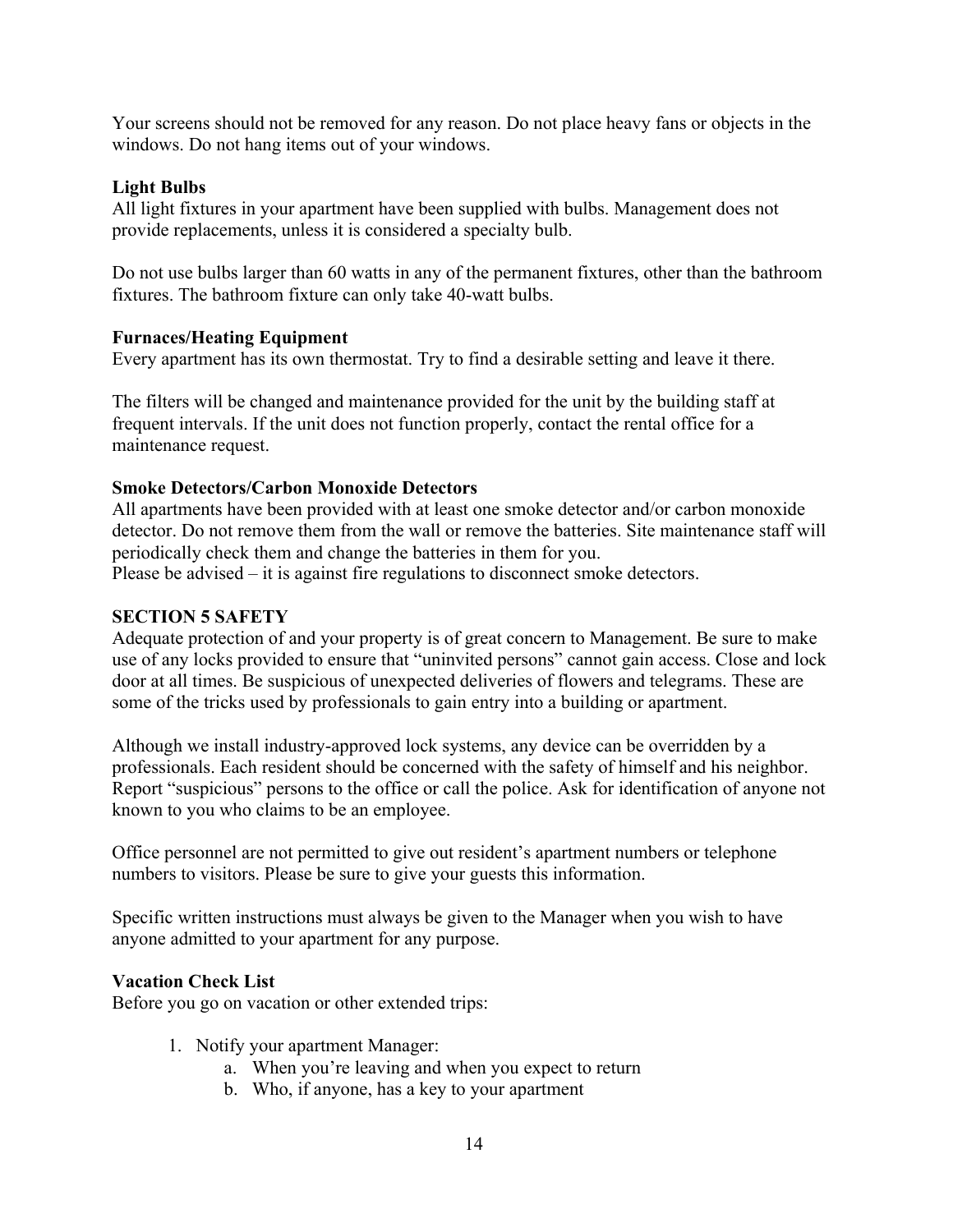- c. How the Manager can contact you in case of emergency
- d. What relative or friend to notify in case of emergency
- 2. Stop your mail, newspapers, and other regular deliveries normally left at the front door of your apartment.
- 3. Don't pull all the drapes or close all the blinds unless you normally keep them closed.
- 4. Turn off your central heating thermostat down a few degrees to save fuel. Do not turn heat completely off.
- 5. In the summer, close all windows. Windows open just a fraction of an inch can let in a lot of water in a driving rain storm if it blows from the right direction.
- 6. If you normally keep a light burning at night, leave it on so things look normal in your apartment.
- 7. Make arrangements with rental office regarding rent payments if you will be away for an extended period of time.
- 8. An economical timer connected to a light and/or radio will often deer a potential intruder.
- 9. Before leaving, cupboards should be checked for unwrapped foodstuffs. Garbage and trash should be emptied.

#### **Fire Prevention**

Fire extinguishers are placed strategically throughout the building. These are for emergency use only. If an extinguisher is used, please contact the office immediately. It is for fire use only and should not be tampered with or removed. There will be charges for using these in non-emergency situations.

Some apartments come with a small fire extinguisher for each unit. It is your responsibility to use it in emergency situations only. We will take care of the yearly inspection and or replacement when necessary. If it is stolen or missing, you will be charged for its replacement.

You can prevent a fire by following a few simple rules:

- 1. Do not smoke in bed.
- 2. Do not put lighted cigarettes, etc. in ashtrays or wastebaskets.
- 3. Do not throw lighted materials in the rubbish.
- 4. Do not leave the range unattended when cooking.
- 5. Do not overload the electrical system.
- 6. Do not keep flammable materials in your apartment or storage area.
- 7. Dispose of newspapers, magazines, and grocery bags regularly.
- 8. Store all matches in tightly-closed metal containers.
- 9. Be careful of loose clothing, especially sleeves, when cooking.
- 10. Keep curtains, towels, potholders, etc., away from range top.
- 11. Always keep household equipment clean and in good repair.
- 12. Repair or replace worn and frayed electrical cords.
- 13. Please report any fire to the Fire Department and to the office immediately.
- 14. Always give an accurate and understandable address to aid fire units in locating the fire.
- 15. Fire regulations prohibit the residents from storing any item in the area where the water heater and furnaces are located.
- 16. Live Christmas trees are strictly prohibited.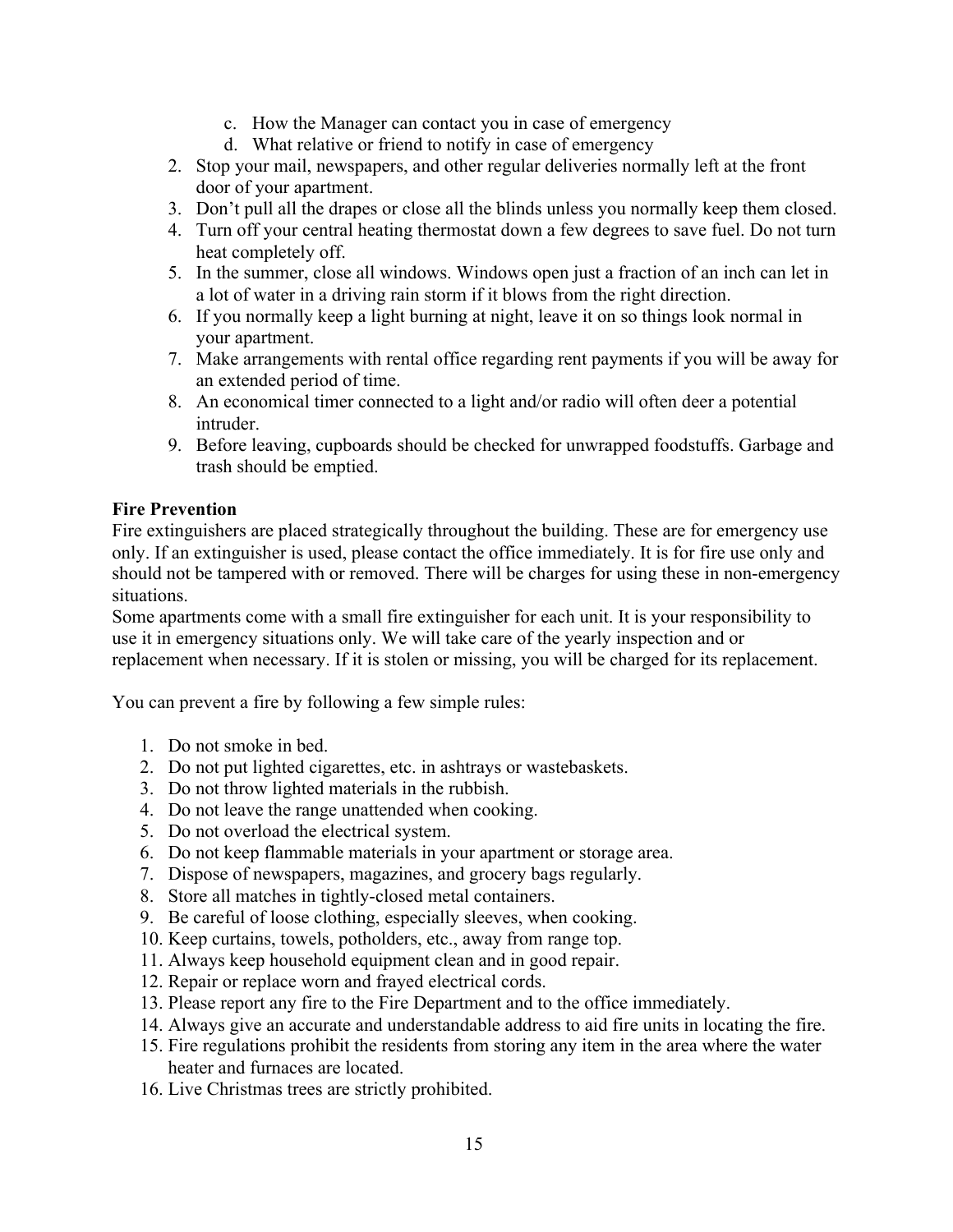## **Fire Protection** (What To Do In Case Of Fire In Your Apartment)

- 1. DO NOT PANIC KEEP CALM.
- 2. Do not try to put the fire out yourself.
- 3. Leave the room where the fire has started and close the door.
- 4. Call 911.
- 5. After you have left the building, do not return until approval has been given by the fire department.

## (What To Do In Case Of Fire Outside Your Apartment)

- 1. If you suspect a fire or smell smoke outside your apartment door, do not open the door. **DO NOT PANIC - STAY CALM.** Feel the door and door knob. If it either warm or hot, you can be sure that there is a fire on the other side.
- 2. Call 911 to let emergency services know that you are in your apartment and can't get out.
- 3. Next, try to seal the cracks around the door with wet towels, sheets, clothing, drapes or anything of that nature. If smoke continues coming into your apartment, go to another room with a window. Close the door and seal this room. If the smoke becomes unbearable, open the window and stay near it. Help will only be minutes away.

# **SECTION 6 ENERGY CONSERVATION**

#### **Appliance Energy Savers**

About 8 percent of all the energy used in the United States goes into running electrical home appliances, so appliance use and selection can make a considerable difference in home utility costs.

Do not leave your appliances running when they are not in use. Remember to turn off your radio, TV, or record player when you leave the room.

Keep appliances in good working so that they will last longer, work more efficiently, and use less energy.

When buying appliances, read labels carefully. Compare energy use information and operating costs or similar models by the same and different manufacturers. The retailer should be able to help you find the wattage of the appliance.

Use appliances wisely; use the one that takes the least amount of energy for the job. For example: toasting bread in the oven uses three times more energy than toasting it in a toaster.

Energy conservation results in lower utility bills which benefit both you and the owner, regardless of who directly pays the utilities. Energy conservation is also consistent with the nation's goals.

The following are some simple steps which you can take to conserve energy.

## **WATER**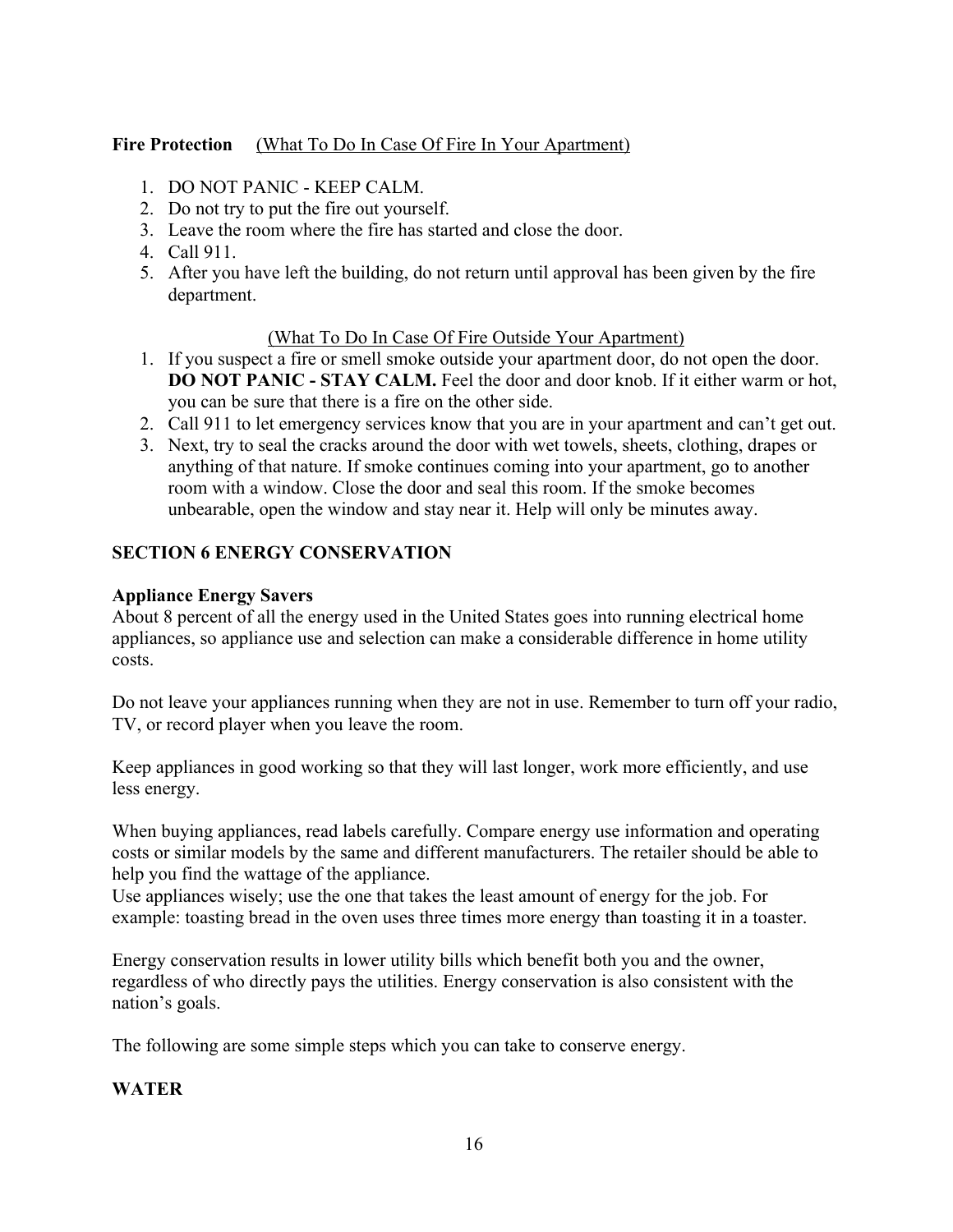- 1. When operating a garbage disposal, use cold water. This reduces hot water usage, saves on kilowatts and eliminates maintenance problems.
- 2. Use the shower rather than the tub. An average shower uses only five (5) gallons of water, while a tub uses almost ten (10) gallons.

# **HEATING**

- 1. Be sure that furniture or other objects are not blocking the heaters.
- 2. Adjusting shades and drapes can act as insulation. During the winter, keep them open and let the sunshine warm the air and cut the heat systems load. On summer days, close the shades or drapes on the sunny side of your home to cut the incoming heat.
- 3. Keep the doors to the outside shut when heat is on.

# **KITCHEN**

- 1. Defrost your refrigerator when the frost in the freezer compartment is about  $\frac{1}{2}$  inch thick.
- 2. When cooking on the range, a vent fan will exhaust heated air direct to the outside and relieve the burden on the cooling system.
- 3. The range will cook more efficiently if you match the diameter of pots and pans to the heating elements to prevent heat from escaping into the air.
- 4. A refrigerator operates more economically when filled to capacity but not overloaded.
- 5. Do not set your refrigerator to run colder than necessary. We recommend between the five  $(5)$  and six  $(6)$  setting.
- 6. Oven heat will not circulate efficiently, so do not use the oven to quickly heat your kitchen. It will damage the appliance and can be very dangerous.
- 7. Less heat escapes with covered pots and pans, which allows you to use lower heat settings.
- 8. Always make sure that your range is turned off after use.
- 9. Whether cooked in the oven, broiled or on top of the stove, frozen foods will use less energy if they are removed from the freezer and thawed in the refrigerator compartment first.
- 10. Small appliances, such as electric skillets, toasters, and crock pots, are an economical way to prepare small meals, since they use less electricity than the electric range.

## **LAUNDRY**

- 1. Do more washing in cold and warm cycles to save energy. The major cost item in washing clothes is hot water usage.
- 2. Both the washer and dryer operate more efficiently if used with a full load.
- 3. To avoid heating up a hand iron several times a day or week, iron large amounts of clothing at one time.

## **MISCELLANEOUS**

- 1. When no one is watching TV, or listening to the radio or stereo, turn them off to conserve electricity.
- 2. Turn off the lights when not needed. A 40-watt bulb burned for 10 hours uses 4640 watts of electricity.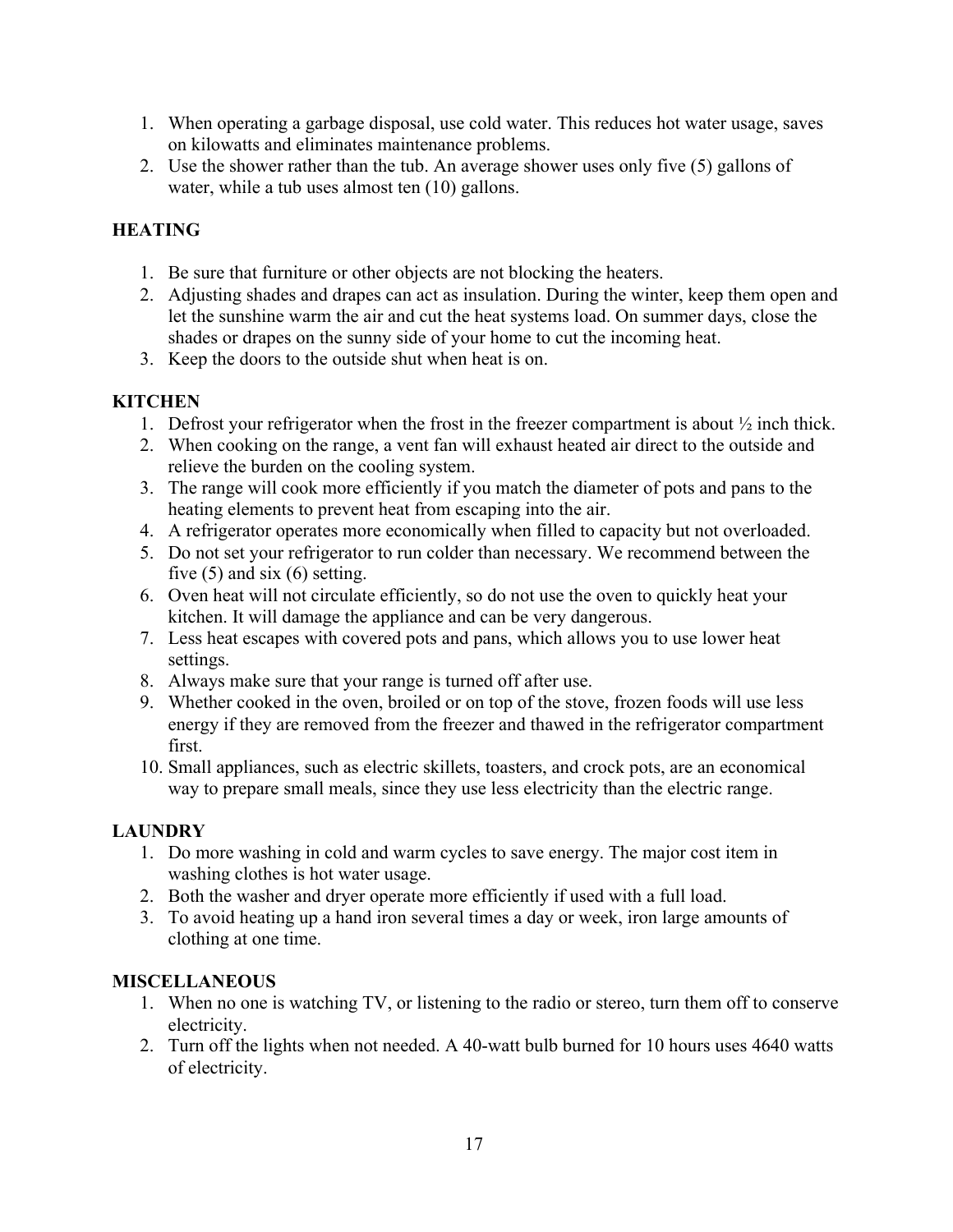## **VAWA POLICY**

The purpose of the Violence Against Woman and Department of Justice Reauthorization Act of 2013 Policy is to implement the applicable provisions of the Act (Pub. L. 109-162) and more generally to set forth HACE policies and procedures regarding domestic violence, dating violence, and stalking, as hereinafter defined.

This Policy shall be applicable to the administration by HACE of all federally subsidized public housing and Section 8 rental assistance under the United States Housing Act of 1937 (42 U.S.C. 1437 et. Seq.). Notwithstanding its title, this policy is gender-neutral, and its protections are available to males who are victims of domestic violence, dating violence, or stalking as well as female victims of such violence.

Goals and Objectives:

- A. Maintaining compliance with all applicable legal requirements imposed by VAWA.
- B. Ensuring (to the extent possible) the physical safety of victims of actual or threatened domestic violence, dating violence, or stalking who are assisted by HACE.
- C. Providing and maintaining housing opportunities for victims of domestic violence, adting violence, or stalking.
- D. Creating and maintaining collaborative arrangements between HACE, law enforcement authorities, victim service providers, and others to promote the safety and well-being of victims of actual and threatened domestic violence, dating violence and stalking, who are assisted by HACE.
- E. Taking appropriate action in response in response to an incident or incidents of domestic violence, dating violence, or stalking, affecting individuals assisted by HACE.

This policy is part of HACE admissions and continued occupancy policy. To the extent any provision of this policy shall vary or contradict any previously adopted policy or procedure of HACE, the provisions of this policy shall prevail.

- A. Domestic Violence: The term includes felony or misdemeanor crimes of violence committed by a current or former spouse of the victim, by a person with whom the victim shares a child in common, by a person who is cohabiting with or has cohabited with the victim as a spouse, by a person similarly situated to a spouse of the victim under the domestic or family violence laws of the jurisdiction.
- B. Dating Violence: means violence committed by a person who is or has been in a social relationship of romantic or intimate nature with the victim and where the existence of such a relationship shall be determined based on a consideration of the length of the relationship, the type of relationship or the frequency of interaction between the persons involved in the relationship.
- C. Stalking: means to follow, pursue, or repeatedly commit acts with the intent to kill, injure, harass, or intimidate another person and to place under surveillance with the intent to kill, injure, harass, or intimidate another person. In the course of, or as a result of, such following, pursuit, surveillance or repeatedly committed acts, to place a person in reasonable fear of the death of, or serious bodily injury to, or to cause substantial emotional harm to that person, a member of the immediate family of that person, or the spouse or intimate partner of that person.
- D. Immediate Family Member: means, with respect to a person, a spouse, a parent, brother, sister, or child of that person, or an individual to who that person stands in loco parentis,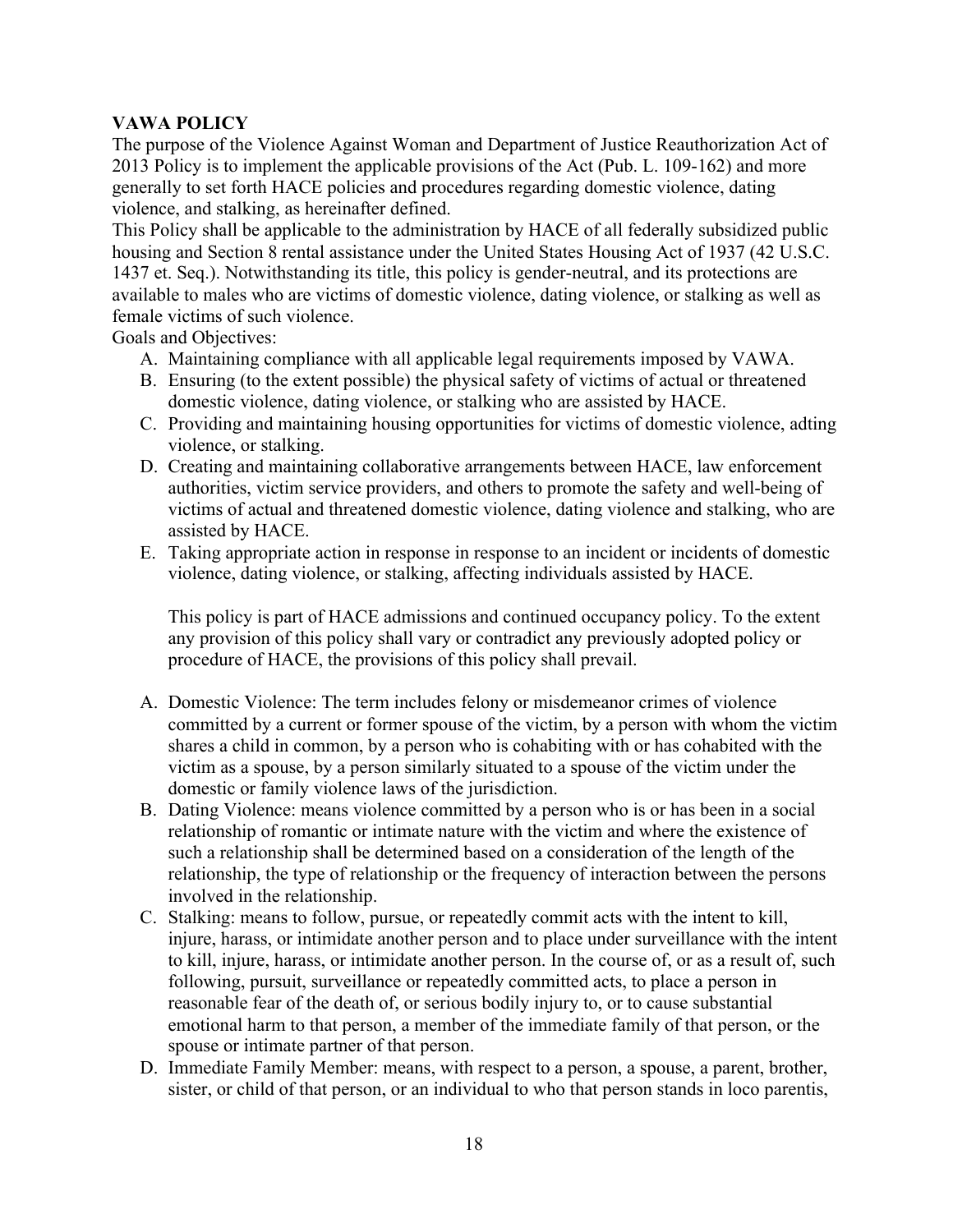or any other person living in the household of that person and related to that person by blood or marriage.

E. Perpetrator: means person who commits an act of domestic violence, dating violence or stalking against a victim.

#### Admissions and Screening

- A. Non-Denial of Assistance: HACE will not deny admission to the Section 8 program to any person because that person is or has been a victim of domestic violence, dating violence, or stalking, provided that such person is otherwise qualified for such admission.
- B. Protections Against Adverse Effects of Abuse: HACE will not deny admission to applicants who may be experiencing negative economic and criminal consequences as a survivor of domestic violence. These adverse effects include ruining credit history, causing poor rental history or being forced to participate in criminal activity.

#### Termination of Tenancy or Assistance

- A. VAWA Protections: Under VAWA, persons assisted under the Section 8 program have the following specific protections, which will be observed by HACE.
- 1. An incident or incidents of actual or threatened domestic violence, dating violence, or stalking will not be considered to be "serious or repeated" violation of the lease by the victim or threatened victim of that violence and will not be good cause for terminating the tenancy or occupancy rights of or assistance to the victim of that violence.
- 2. In addition to the foregoing, tenancy or assistance will not be terminated by HACE as a result of criminal activity, if that criminal activity is directly related to domestic violence, dating violence or stalking engaged in by a member of the assisted household, a guest or another person under the tenant's control, and the tenant or an immediate family member is the victim or threatened victim of this criminal activity. However, the protection against termination of tenancy or assistance described in this paragraph is subject to the following limitations:
	- a. Nothing contained in this paragraph shall limit any otherwise available authority of HACE or a Section 8 owner or manager to terminate tenancy, evict, or to terminate assistance, as the case may be, for any violation of a lease of program requirement not premised on the act or act of domestic violence, dating violence, or stalking in question against the demand of a member of the tenant's household. However, in taking such action, neither HACE nor a Section 8 manager or owner may apply a more demanding standard to the victim of domestic violence, dating violence or stalking that that applied to other tenants.
	- b. Nothing contained in this paragraph shall be construed to limit the authority of HACE or a Section 8 owner or manager to terminate from assistance any tenant or lawful applicant if the owner, manager of HACE, as they may be, can demonstrate an actual and imminent threat to other tenants or to those employed at or providing service to the property, if the tenant is not evicted or terminated from assistance.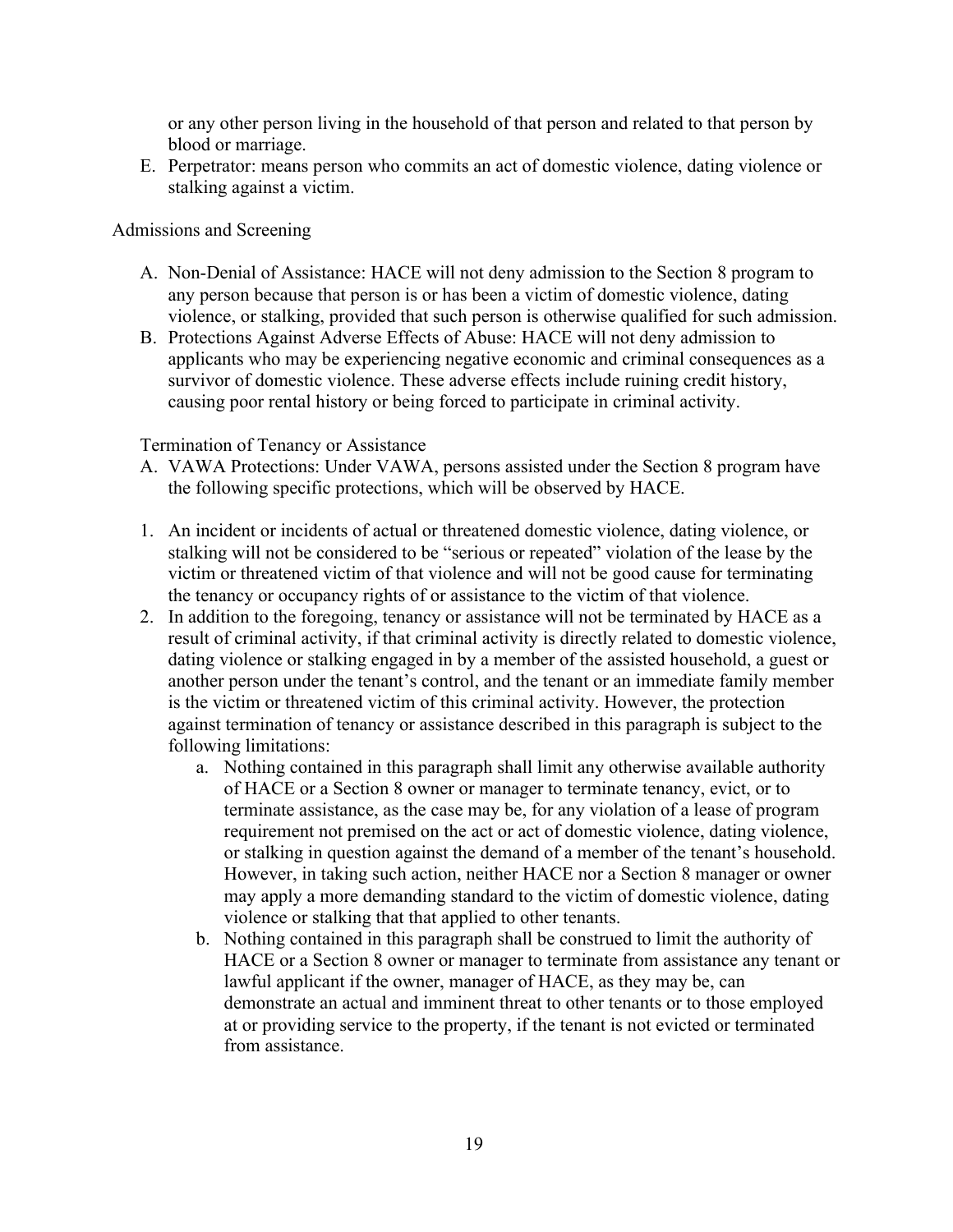B. Time allowed to provide verification/failure to provide – An individual who claims protection against adverse action based on an incident or incidents of actual or threatened domestic violence, dating violence or stalking, and who is requested by HACE to provide verification, must provide such verification within 14 business days (i.e., 14 calendar days, excluding Saturdays, Sundays, and federally-recognized holidays) after receipt of the request for verification. Failure to provide verification, in proper form within such time will result in loss of protection under VAWA and this policy against a proposed adverse action.

Waiver of verification requirement – The management of HACE may, with respect to any specific case, waive the above-stated requirements for verification and provide the benefits of this policy based on the victim's statement or other corroborating evidence. Such waiver may be granted in the sole discretion of the management. Any such waive must be in writing. Waiver in a particular instance or instances shall not operate as precedent for, or create any right to, waiver in any other case or cases, regardless of similarity in circumstances.

## Confidentiality

- A. Right of confidentiality: All information (including the fact that an individual is a victim of domestic violence, dating violence, or stalking) provided to HACE in connection with a verification required under section VII of this policy or provided in lieu of such verification where a waiver of verification is granted, shall be retained by the receiving part in confidence and shall neither be entered in any shared database nor provided to any related entity, except where disclosure is requested or consented to by the individual in writing, required for us in connection with termination of Section 8 assistance, as permitted in VAWA, otherwise required by applicable law.
- B. Notification of Rights: All tenants participating in the Section 8 rental assistance program administered by HACE shall be notified in writing concerning their right to confidentiality and the limits on such rights to confidentiality. Notification
- A. HACE shall provide written notification to applicants and tenants, concerning the rights and obligations created under VAWA relating to confidentiality, denial of assistance and, termination of tenancy or assistance.

Relationship with Other Applicable Laws

A. Neither VAWA nor this policy implementing it shall preempt or supersede any provision of Federal, State, or local law that provides greater protection than that provided under VAWA for victims of domestic violence, dating violence, or stalking.

VAWA Emergency Transfer Plan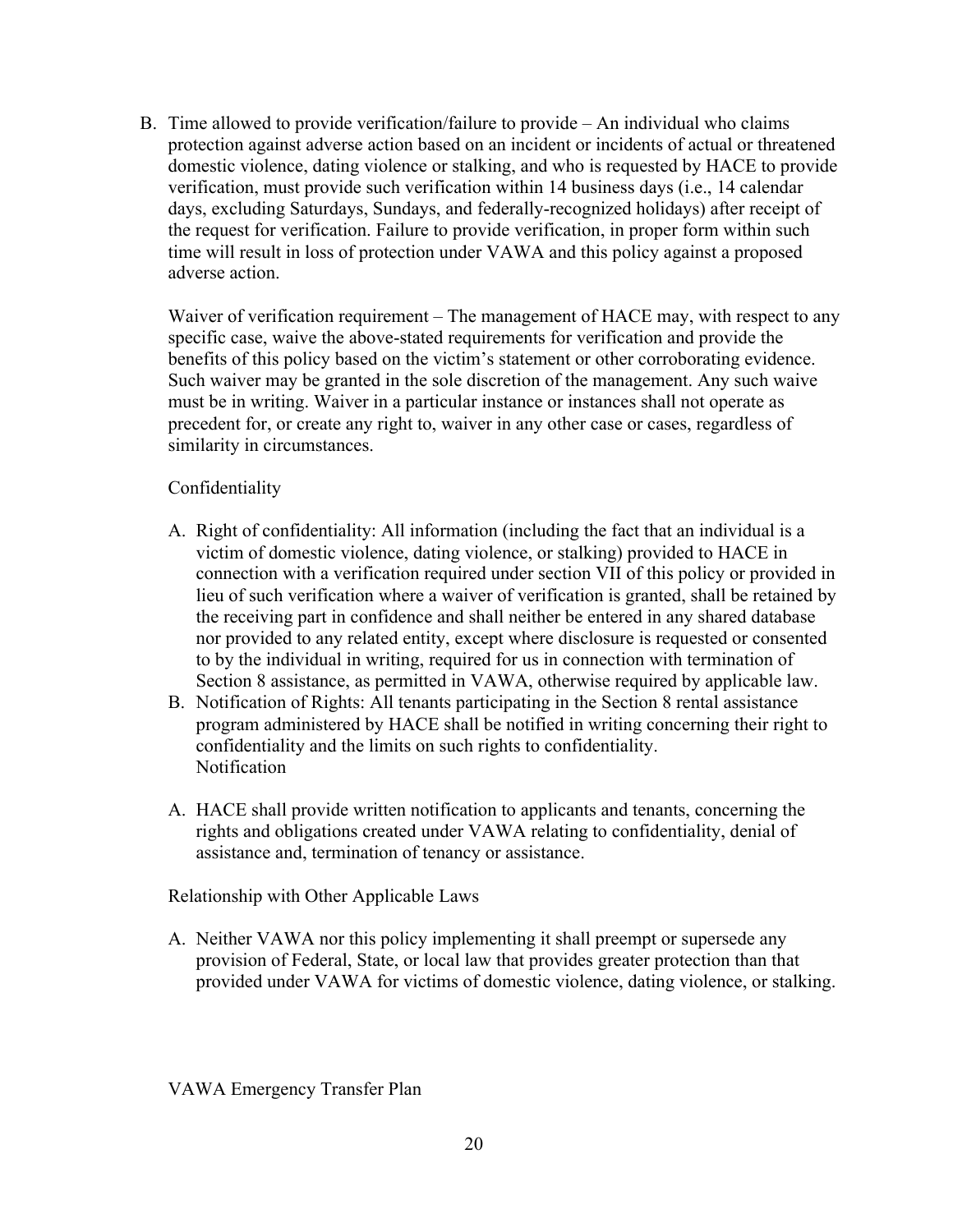Internal emergency transfer refers to an emergency relocation of a resident to another unit where the resident would not be categorized as a new application; that is, the resident may reside in the new unit without having to undergo an application process.

B. Removal of Perpetrator: Further, notwithstanding anything in paragraph VI.A.2 or Federal, State or local law to the contrary, HACE or Section 8 owner or manager, as the case may be, may bifurcate a lease, or remove a household member from a lease, without regard to whether a household member is a signatory to a lease, in order to evict, remove, terminate occupancy rights, or terminate assistance to any individual who is a tenant or lawful occupant and who engages in acts of physical violence against family members or others. Such action against the perpetrator of such physical violence may be taken without evicting, removing, terminating assistance to, or otherwise penalizing the victim of such violence who is also the tenant or lawful occupant. Such eviction, removal, termination of occupancy rights, or termination of assistance shall be effected on the property. Leases and/or Lease Addendums used for HACE shall contain provisions setting forth the substance of this paragraph.

Verification of Domestic Violence, Dating Violence or Stalking

A. Requirement for Verification: The law allows, but does not require, HACE to verify that an incident or incidents of actual or threatened domestic violence dating violence, or stalking claimed by a tenant or other lawful occupant is bona fide and meets the requirements of the applicable definitions set forth in this policy. Subject only to waiver as provided in paragraph VII. C., (HACE shall require verification in all cases where an individual claims protection against an action involving such individual proposed to be taken by HACE.) HACE may elect to require verification, or not to require it as permitted under applicable law.

Verification of a claimed inconsistent or incidents of actual or threatened domestic violence, dating violence or stalking may be accomplished in one of the following three ways:

- 1. HUD-approved form by providing HACE a written certification, on a form approved by the U.S. Department of Housing and Urban Development (HUD), that the individual is a victim of domestic violence, dating violence or stalking that the incident or incidents in question are bona fide incidents of actual or threatened abuse meeting the requirements of the applicable definition(s) set forth in this policy. The incident or incidents in question must be described in reasonable detail as required in the HUD-approved form, and the completed certification must include the name of the perpetrator.
- 2. Other documentation- by providing HACE documentation signed by an employee, agent, or volunteer of a victim service provider, an attorney, or a medical professional, from whom the victim as sought assistance in addressing the domestic violence, dating violence or stalking, or the effects of the abuse, described in such documentation. The professional providing the documentation must sign and attest under penalty of perjury (28 U.S.C. 1746) to the